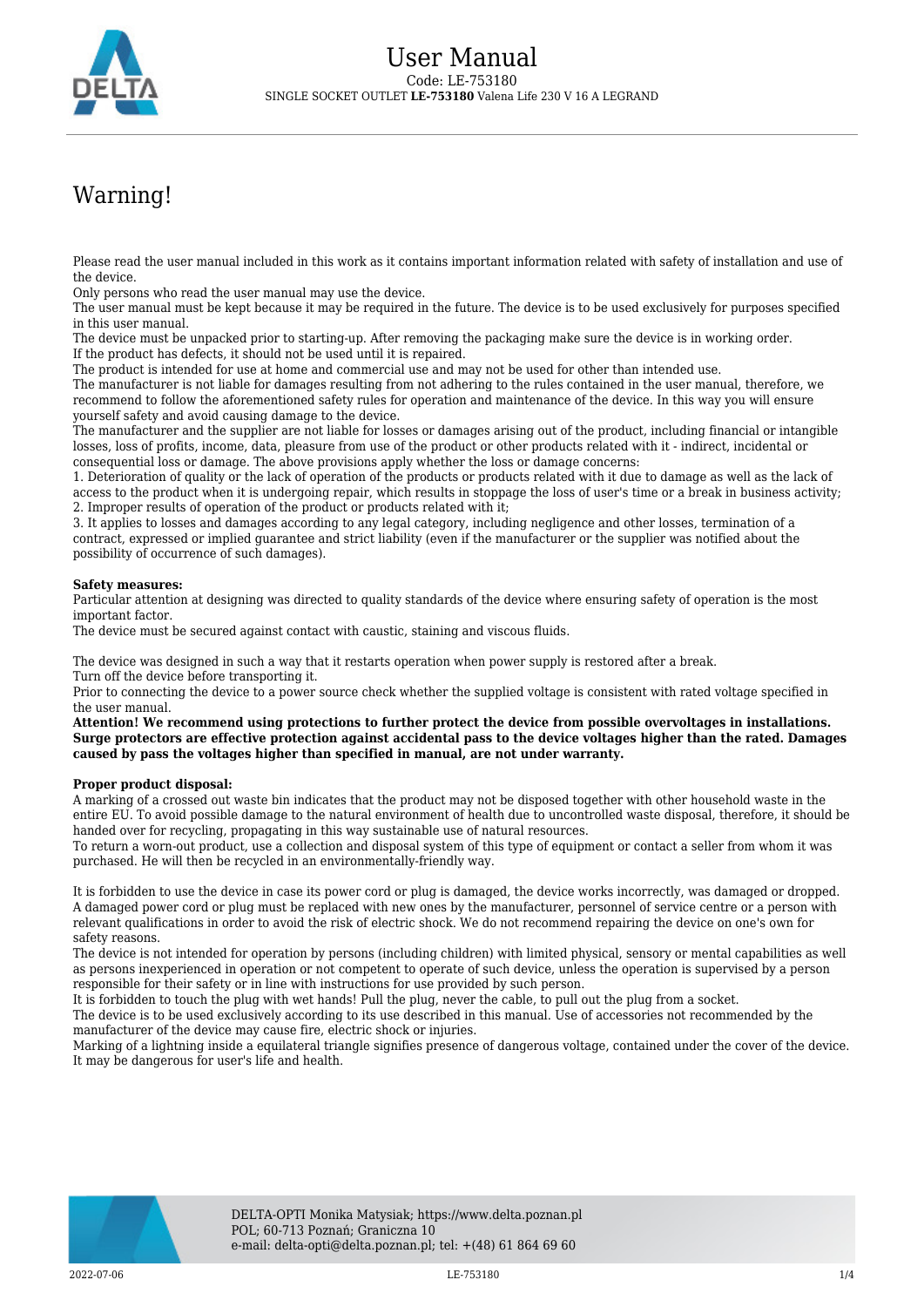



The LE-753180 single socket outlet is designed to fix with frame plates of the Valena Life series.

| Rated voltage:        | 230 V / 50 Hz              |
|-----------------------|----------------------------|
| Maximal current load: | 16 A                       |
| Grounding:            | ✓                          |
| Cable terminals:      | automatic spring terminals |
| Socket type:          | <b>CEE 7/5</b>             |
| Protection shutters:  | ✓                          |
| Application:          | Valena Life product series |
| Assembly:             | Claw or screw mounting     |
| Color:                | White                      |
| Weight:               | $0.074$ kg                 |
| Dimensions:           | 75 x 75 x 38 mm            |
| Manufacturer / Brand: | LEGRAND                    |
| Guarantee:            | 2 years                    |

Front view:

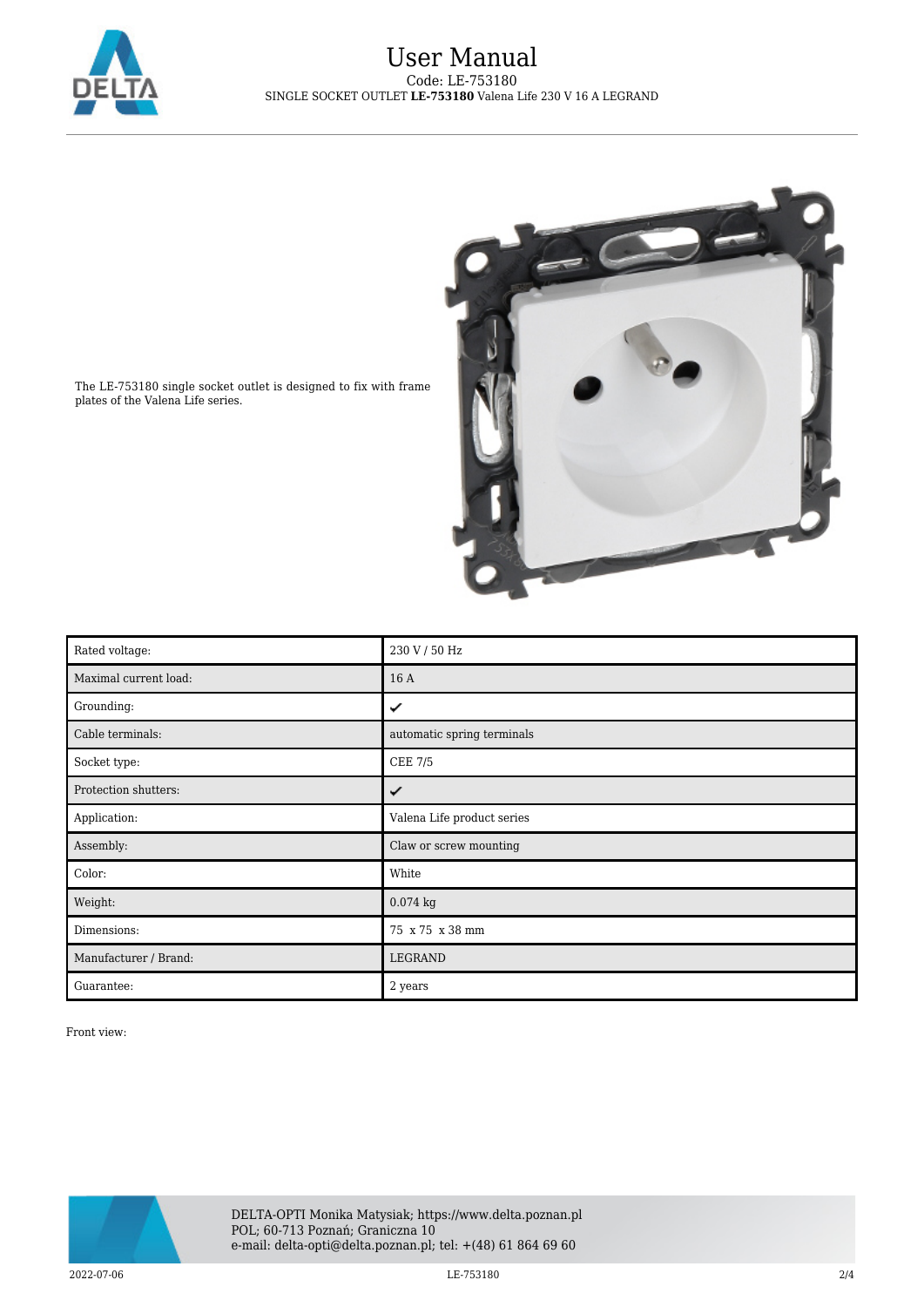



Rear view:



DELTA-OPTI Monika Matysiak; https://www.delta.poznan.pl POL; 60-713 Poznań; Graniczna 10 e-mail: delta-opti@delta.poznan.pl; tel: +(48) 61 864 69 60

 $2022$ -07-06 3/4